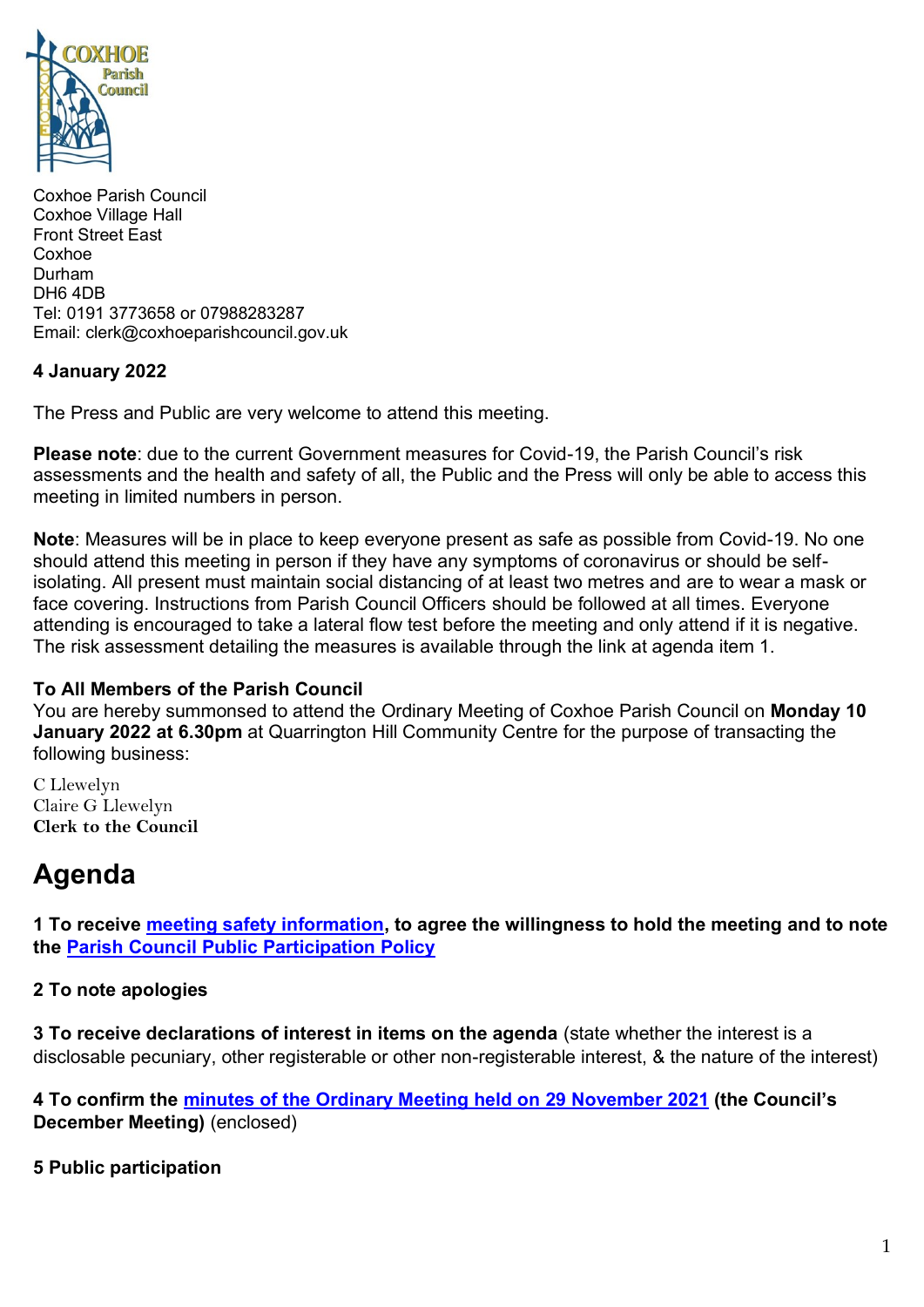# **6 To receive the County Councillors' Update**

# **7 To receive Councillors' reports of attendance at meetings and events on behalf of the Parish Council**

# **8 To receive Committee minutes** (enclosed)

To receive the draft minutes of the Events, Environment and Finance Committee meeting held on 6 December 2021

# **9 To agree Committee membership and appoint a Lead Councillor for Allotments** (enclosed)

## **10 To confirm delegation arrangements to the Clerk in the event of the introduction of significant pandemic restrictions** (report enclosed)

To consider delegation to the Clerk to ensure, if necessary, the business of the Council continues and policies are updated until such time as activity is ratified at a Council meeting

# **11 To consider financial matters** (reports to follow)

- a) Finance Report, Bank Reconciliation and Payment Schedule
- b) Employer costs for December 2021
- c) Budget 2021 to 2022

# **12 To agree the Council's annual action plan for 2022 to 23** (enclosed)

## **13 To agree the budget for the financial year 2022 to 23** (enclosed)

- a) to note the Council's Risk Assessment
- b) to note the Council's Reserves Policy
- c) to agree the Council's budget for 2022 to 23

## **14 To determine the Parish precept for 2022 to 23** (report enclosed)

## **15 Clerk's Report** (enclosed)

- a) To consider Matters raised by residents including salt bin request
- b) To note training undertaken
- c) To note an update about defibrillators
- d) To note the resolutions log, activity undertaken and the Clerk's priorities

## **16 To note Parish Council Youth Provision Report** (enclosed)

# **17 Planning, Correspondence and Consultations Report** (enclosed)

- a) To consider planning applications
- 1. [DM/21/04073/AD](https://publicaccess.durham.gov.uk/online-applications/applicationDetails.do?activeTab=summary&keyVal=R3HV4SGDJMZ00) Bogma Hall Farm, Coxhoe, DH6 4EN
- 2. [DM/21/04164/FPA](https://publicaccess.durham.gov.uk/online-applications/applicationDetails.do?activeTab=summary&keyVal=R41M6XGDJSL00) Andemali Front Street South, Quarrington Hill, DH6 4QN

3. To consider any planning applications received after the agenda was issued to be dealt with by the Clerk using delegated authority

b) To note approved, withdrawn and refused decisions